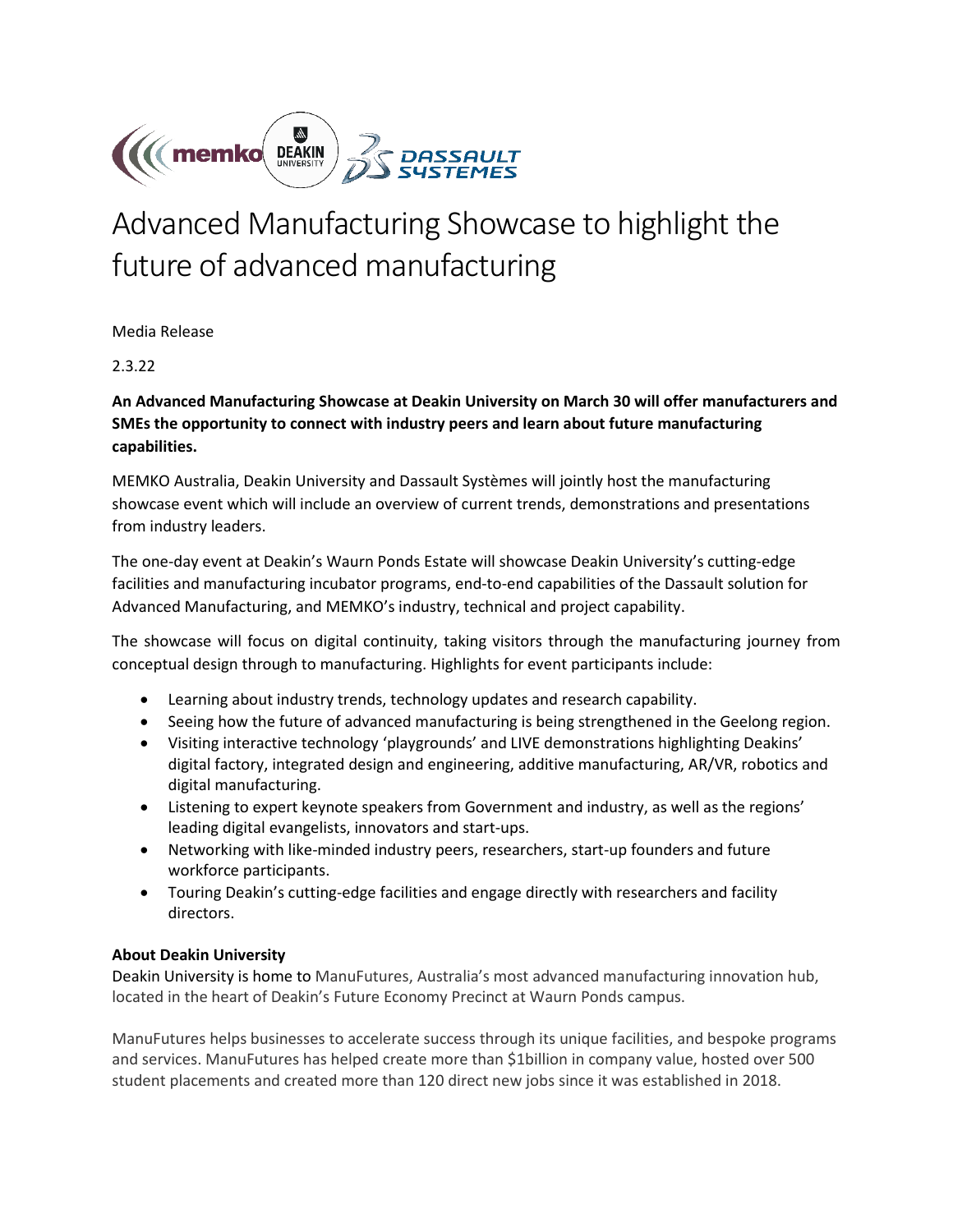The ManuFutures hub at Deakin's Waurn Ponds campus is set to grow under the \$20million expansion program, which includes a \$10million contribution from the Victorian Government via the Victorian Higher Education State Investment Fund (VHESIF).

Deakin Research Innovations Regional Manufacturing Director Mark Curnow said Deakin University and ManuFutures were delighted to host the Advanced Manufacturing showcase in partnership with MEMKO and Dassault Systèmes .

"This event will provide a window to the capabilities available from our technology partners while enabling visitors to see first-hand the leading role Deakin and ManuFutures are taking to Advancing Regional Manufacturing," Mark Curnow said.

# **About MEMKO**

MEMKO is an Australian company offering engineering services, technology solutions and training to assist and support customers in advanced and highly regulated industries. Established in 2007 with its headquarters in Melbourne, Australia; MEMKO is also is a certified software, systems integration and training partner of Dassault Systéms PLM Software, DELMIA, CATIA, ENOVIA, 3DVIA & EXALEAD for Australia and New Zealand, Verisurf metrology software for Australia and New Zealand, ICAM for the Asia Pacific region. For more information, visit [www.memko.com.au](http://www.memko.com.au/)

MEMKO Founder and Managing Director Miro Miletic said he was very pleased to be contributing directly to the Deakin Universities' ManuFutures program with support from technology partner Dassault Systémes.

"For me, the Advanced Manufacturing Showcase is the culmination of 15 years of working with businesses and universities to deliver successful digital transformation projects across the entire design to manufacturing lifecycle," Miro Miletic said.

# **About Dassault Systèmes**

Dassault Systèmes, the 3DEXPERIENCE Company, provides businesses and people with virtual universes to imagine sustainable innovations. Our world-leading solutions transform the way products are designed, produced, and supported. Our collaborative solutions foster social innovation, expanding possibilities for the virtual world to improve the real world.

Today, next-generation vehicle manufacturers face new challenges of becoming more efficient, powerful, flexible, reliable, sustainable, and quieter than their competitors. The Dassault Systèmes 3DEXPERIENCE platform delivers innovative applications that support end-to-end digital continuity between the multiple disciplines involved in the car's conceptual design, embedded systems, and software development. Learn more by visiting ou[r website](http://www.3ds.com/) now.

### **Event details:**

### **Wednesday 30 March 2022, 8:30am to 3:30pm**

*Advanced Manufacturing Showcase*  Presented by: Deakin University, MEMKO, and Dassault Systèmes Waurn Ponds Estate, Nicol Drive South, Waurn Ponds, VIC Australia Attendance is FREE. Numbers are limited. Bookings are essential *Register now:*

<https://www.eventbrite.com.au/e/advanced-manufacturing-showcase-tickets-275254663107>